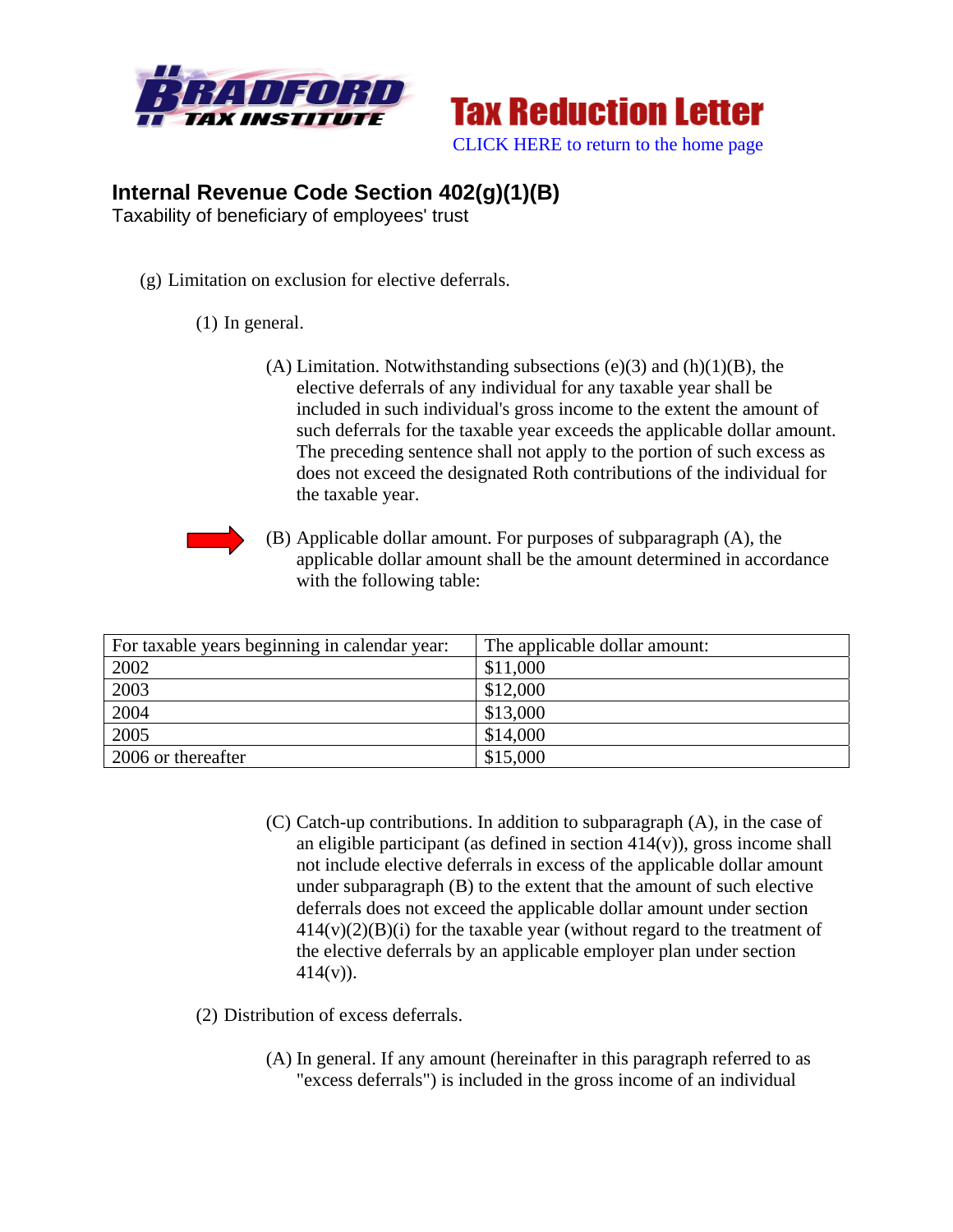under paragraph (1) (or would be included but for the last sentence thereof) for any taxable year—

- (i) not later than the 1st March 1 following the close of the taxable year, the individual may allocate the amount of such excess deferrals among the plans under which the deferrals were made and may notify each such plan of the portion allocated to it, and
- (ii) not later than the 1st April 15 following the close of the taxable year, each such plan may distribute to the individual the amount allocated to it under clause (i) (and any income allocable to such amount through the end of such taxable year).

The distribution described in clause (ii) may be made notwithstanding any other provision of law.

- (B) Treatment of distribution under section 401(k). Except to the extent provided under rules prescribed by the Secretary, notwithstanding the distribution of any portion of an excess deferral from a plan under subparagraph  $(A)(ii)$ , such portion shall, for purposes of applying section  $401(k)(3)(A)(ii)$ , be treated as an employer contribution.
- (C) Taxation of distribution. In the case of a distribution to which subparagraph (A) applies—
	- (i) except as provided in clause (ii), such distribution shall not be included in gross income, and
	- (ii) any income on the excess deferral shall, for purposes of this chapter, be treated as earned and received in the taxable year in which such income is distributed.

No tax shall be imposed under section 72(t) on any distribution described in the preceding sentence.

- (D) Partial distributions. If a plan distributes only a portion of any excess deferral and income allocable thereto, such portion shall be treated as having been distributed ratably from the excess deferral and the income.
- (3) Elective deferrals. For purposes of this subsection, the term "elective deferrals" means, with respect to any taxable year, the sum of—
	- (A) any employer contribution under a qualified cash or deferred arrangement (as defined in section  $401(k)$ ) to the extent not includible in gross income for the taxable year under subsection (e)(3) (determined without regard to this subsection),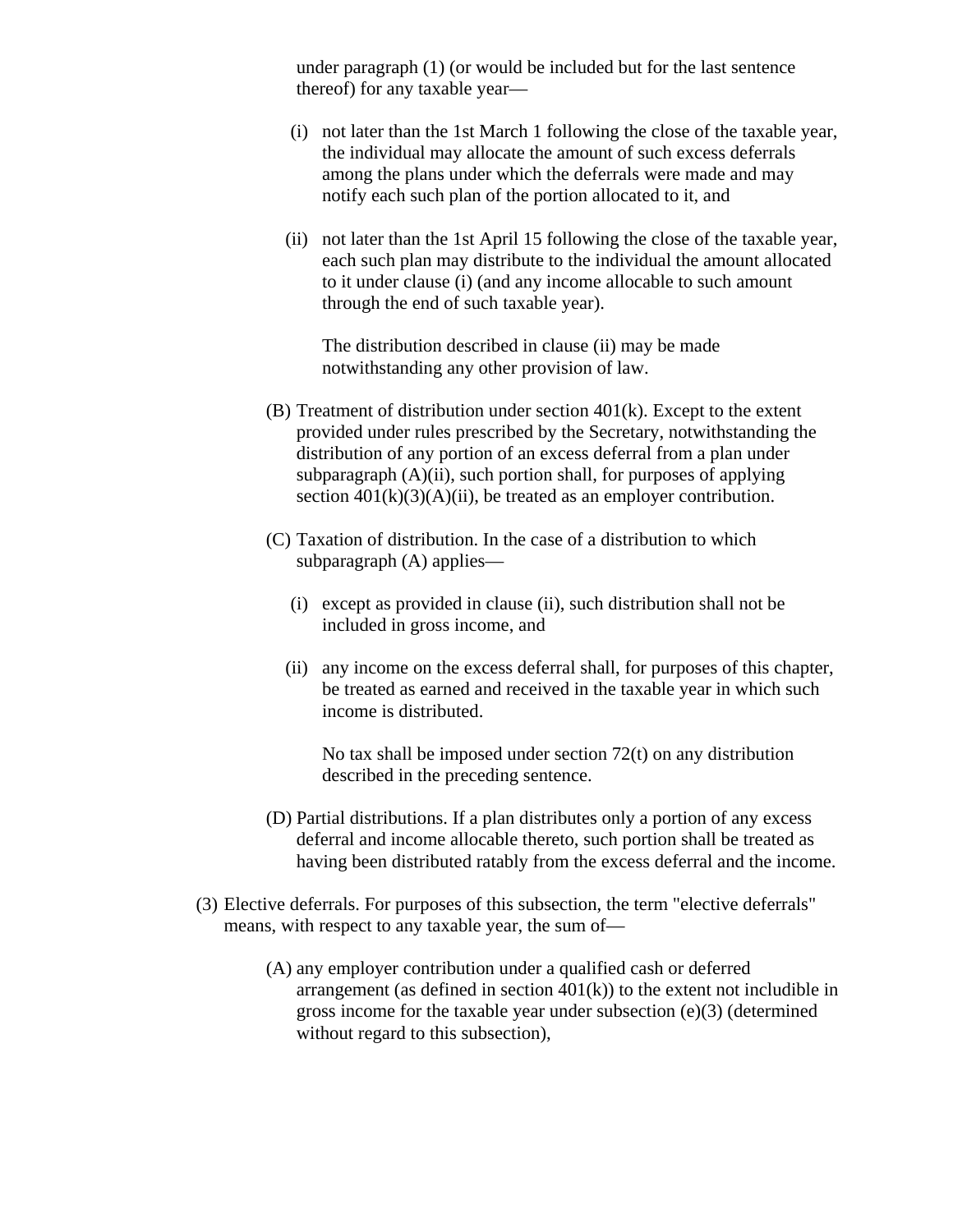- (B) any employer contribution to the extent not includible in gross income for the taxable year under subsection  $(h)(1)(B)$  (determined without regard to this subsection),
- (C) any employer contribution to purchase an annuity contract under section 403(b) under a salary reduction agreement (within the meaning of section  $3121(a)(5)(D)$ , and
- (D) any elective employer contribution under section  $408(p)(2)(A)(i)$ .

An employer contribution shall not be treated as an elective deferral described in subparagraph (C) if under the salary reduction agreement such contribution is made pursuant to a one-time irrevocable election made by the employee at the time of initial eligibility to participate in the agreement or is made pursuant to a similar arrangement involving a one-time irrevocable election specified in regulations.

- (4) Cost-of-living adjustment. In the case of taxable years beginning after December 31, 2006, the Secretary shall adjust the \$15,000 amount under paragraph (1)(B) at the same time and in the same manner as under section 415(d), except that the base period shall be the calendar quarter beginning July 1, 2005, and any increase under this paragraph which is not a multiple of \$500 shall be rounded to the next lowest multiple of \$500.
- (5) Disregard of community property laws. This subsection shall be applied without regard to community property laws.
- (6) Coordination with section 72. For purposes of applying section 72, any amount includible in gross income for any taxable year under this subsection but which is not distributed from the plan during such taxable year shall not be treated as investment in the contract.
- (7) Special rule for certain organizations.
	- (A) In general. In the case of a qualified employee of a qualified organization, with respect to employer contributions described in paragraph (3)(C) made by such organization, the limitation of paragraph (1) for any taxable year shall be increased by whichever of the following is the least:
		- (i) \$3,000,
		- (ii) \$15,000 reduced by the sum of—
			- (I) the amounts not included in gross income for prior taxable years by reason of this paragraph, plus